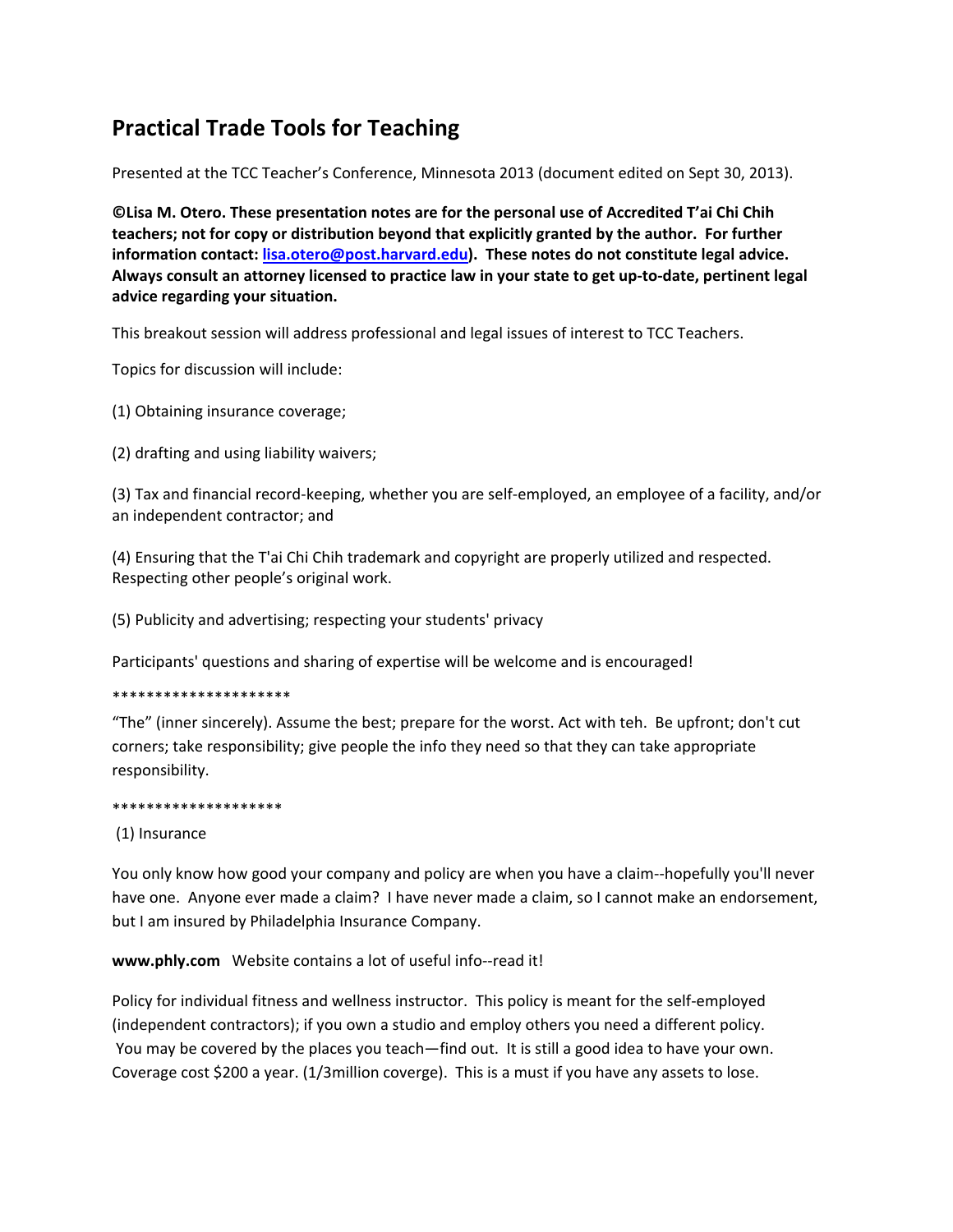If you teach at home you may want to review your homeowners' policy--may not cover guest who are paying you for your services (running a business out of your home). Maybe a good idea to review possible scenarios with your insurance agent to make sure you have the coverage you need to make you comfortable teaching in home (or it might make you decide to teach elsewhere!)

(2) Waivers (aka: Release of Liability):

Good idea and required by most insurance companies. Phly website offers some guidance. Waiver can be very simple or very complex. The rights one is allowed to waive vary from state to state. Some states have statutory protections one is not allowed to waive. Some states offer protections that may only be waived EXPRESSLY (i.e., by using specific language, referencing the statute that demonstrates conscious knowledge that the person is giving up their statutory rights.) These laws vary from state to state; that is why I cannot offer you a draft waiver. You may be covered by a waiver folks have signed at the facility where you teach. It is worth finding out.

See attachment for examples—THESE ARE ONLY FOR GUIDANCE! My advice is to collect waivers from fellow TCC instructors and fitness or yoga instructors in YOUR STATE! Compare and contrast, notice commonalities and draft your own. Always a good idea to run it by an attorney who specializes. If you are working out of your home: insurance issues and waivers are especially important.

(3) Business licenses, tax and financial record-keeping.

If you are self-employed (an independent contractor) most likely need a business license and will have to pay a small annual fee to do business in your city/town. Contact city and possibly county government office.

Whether you are self-employed, an employee of a facility, and/or an independent contractor, you must keep records and pay your taxes! If you run a cash business you MUST come up with a system to document the money you make and you must declare every cent and pay taxes. Consult your accountant now. He/she will give you advice on how to track income and expenses. All prof fees (like VFJ) SUBSCRIPTION) and memberships, continuing ed, conferences, travel expenses are deductible! (Clothes are not!) Keep your records as you go. Don't wait til the last minute.

(4) Ensuring that the T'ai Chi Chih trademark and copyright are properly utilized and respected.

All printed material must have trademark symbol ( $\degree$  the little R within a circle). Permission must be obtained for ALL materials borrowed from other sources! And give credit where credit is due! Do not borrow text from other sources without proper acknowledgement. Claim copyright on your own original documents.

(5) Publicity and advertising; respecting your students' privacy